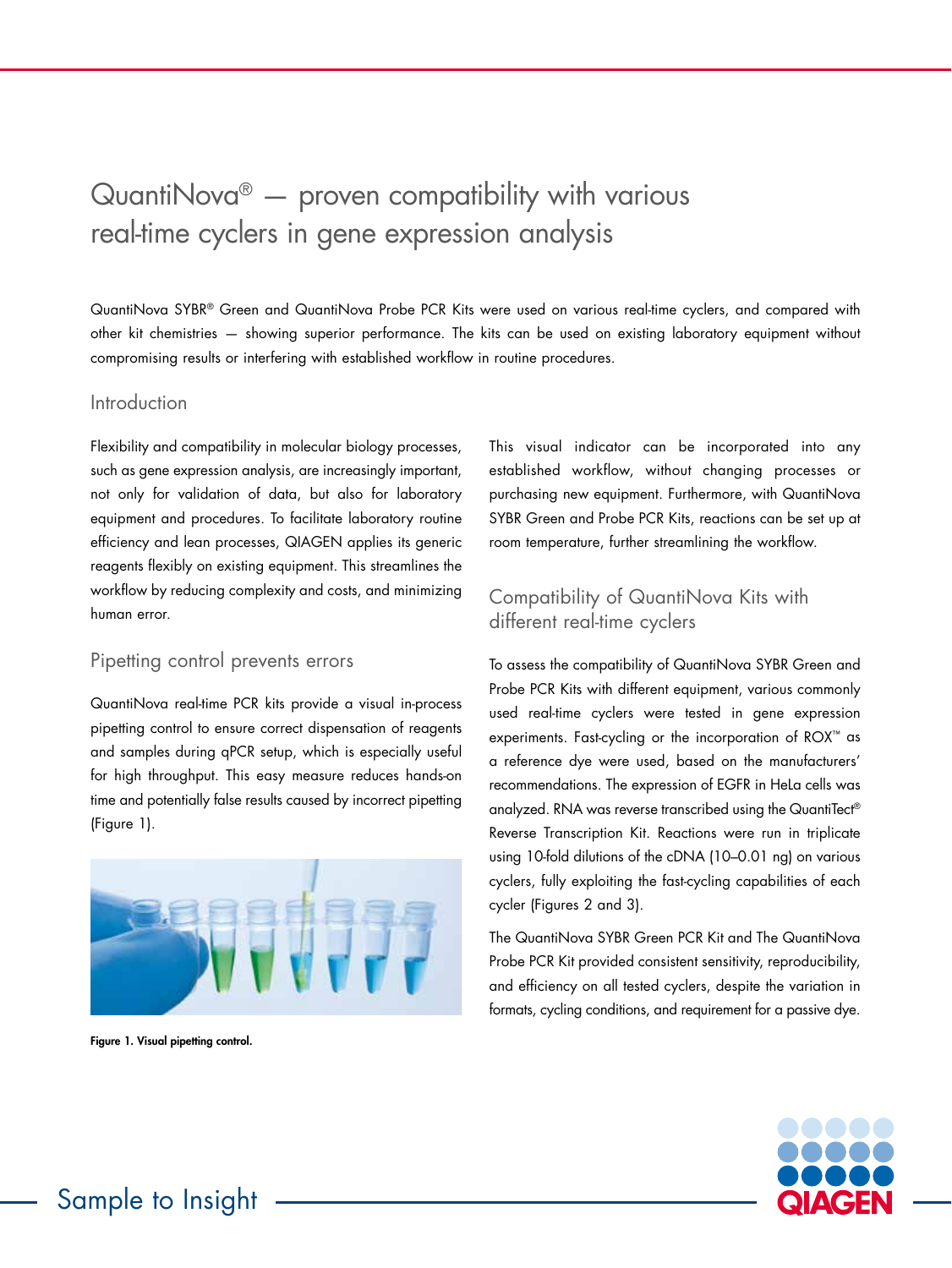

Figure 2. Robust, sensitive results on a range of realtime PCR cyclers with the QuantiNova SYBR Green PCR Kit.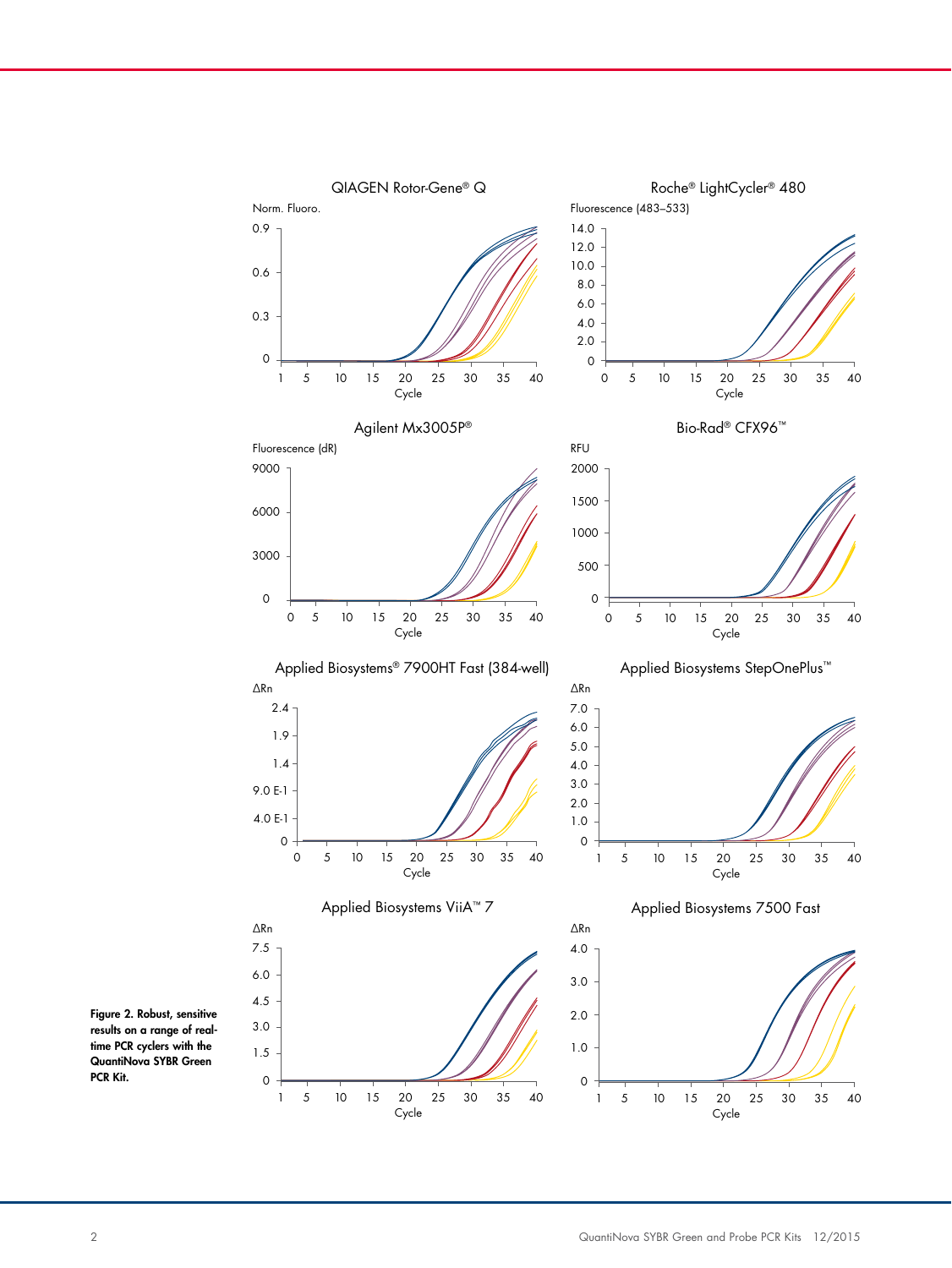

Figure 3. Robust, sensitive results on a range of real-time PCR cyclers with the QuantiNova Probe PCR Kit.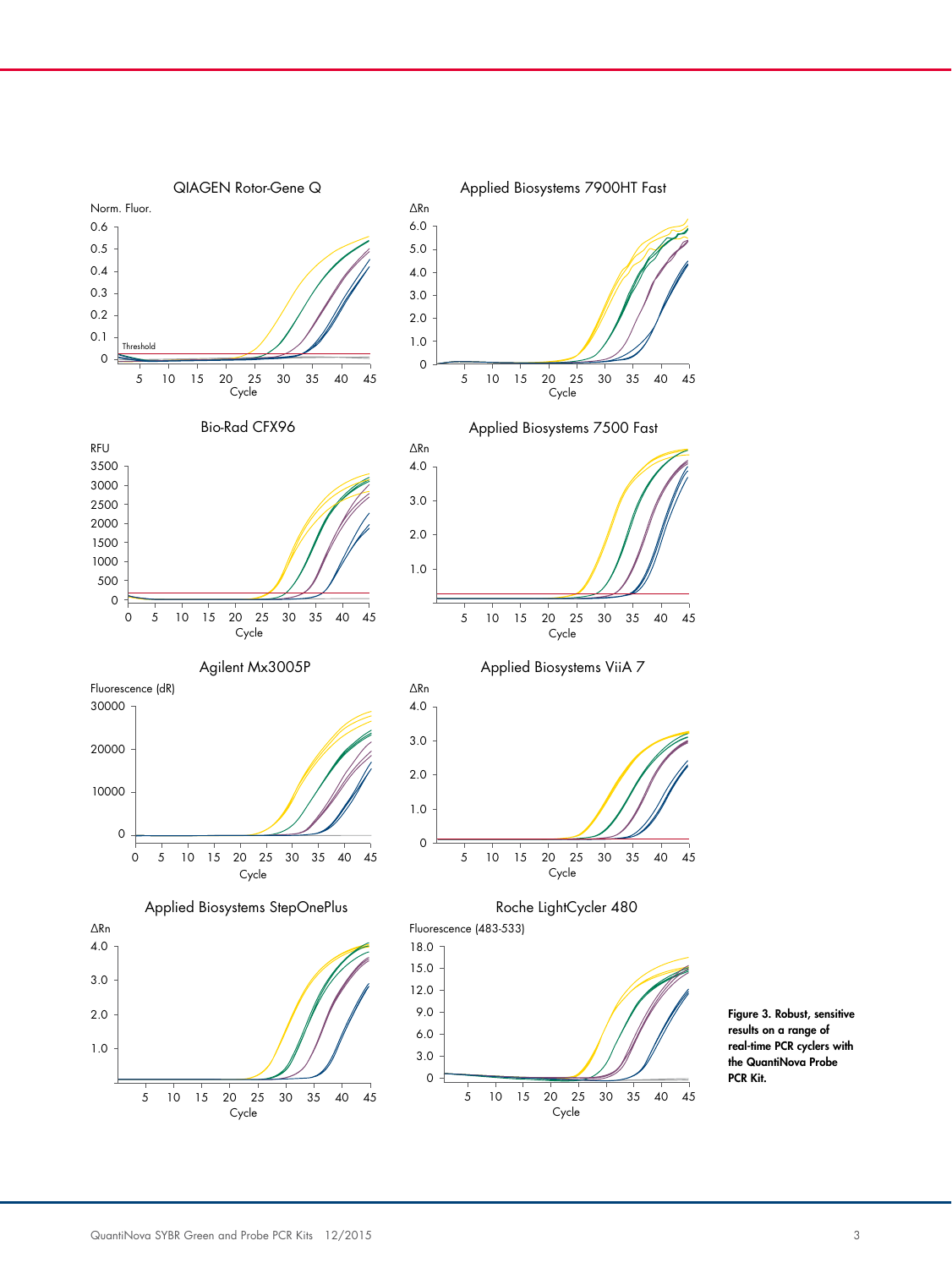#### No compromise in results with QuantiNova 40  $\overline{\mathbf{C}}$

In addition to compatibility with existing equipment, it is important for a laboratory to ensure consistency or even improve on results when changing chemistry or kits. QuantiNova SYBR Green and Probe PCR Kits were compared with a combination of commonly used kits and instruments from the same supplier (Figures 4 and 5). QuantiNova SYBR Green and Probe PCR Kits demonstrated 20 significantly lower  ${\sf C}_{_{\sf T}}$  values, higher reproducibility, and higher reaction efficiency, compared with PCR kits from other suppliers.



B on an Applied Biosystems ViiA7 cycler. Reactions were run in triplicate using 10-fold dilutions of plasmid DNA (10<sup>6</sup>–10<sup>2</sup> copies per reaction) and a TaqMan® assay detecting a 500 bp amplicon using a minor-groove binding probe. 35 compared to the probe PCR kits from suppliers B and L. The QuantiNova Probe PCR Kit provides significantly lower  ${\sf C}_\tau$  values, higher reproducibility, and higher reaction efficiency **Figure 4. Superior results compared with equivalent probe kits.** The performance of the QuantiNova Probe PCR Kit was compared to a probe PCR kit from supplier B on a Bio-Rad CFX Connect™ cycler A and a probe PCR kit from supplier L 25



Figure 5. Superior results compared to equivalent SYBR Green PCR kits. The performance of the QuantiNova SYBR Green PCR Kit was compared to A a SYBR Green PCR kit from supplier B on a Bio-Rad CFX96 cycler and **B** a SYBR Green PCR kit from supplier L on the ViiA 7 cycler. The QuantiNova SYBR Green PCR Kit provides significantly lower C<sub>r</sub> values, higher reproducibility, and higher reaction efficiency. 40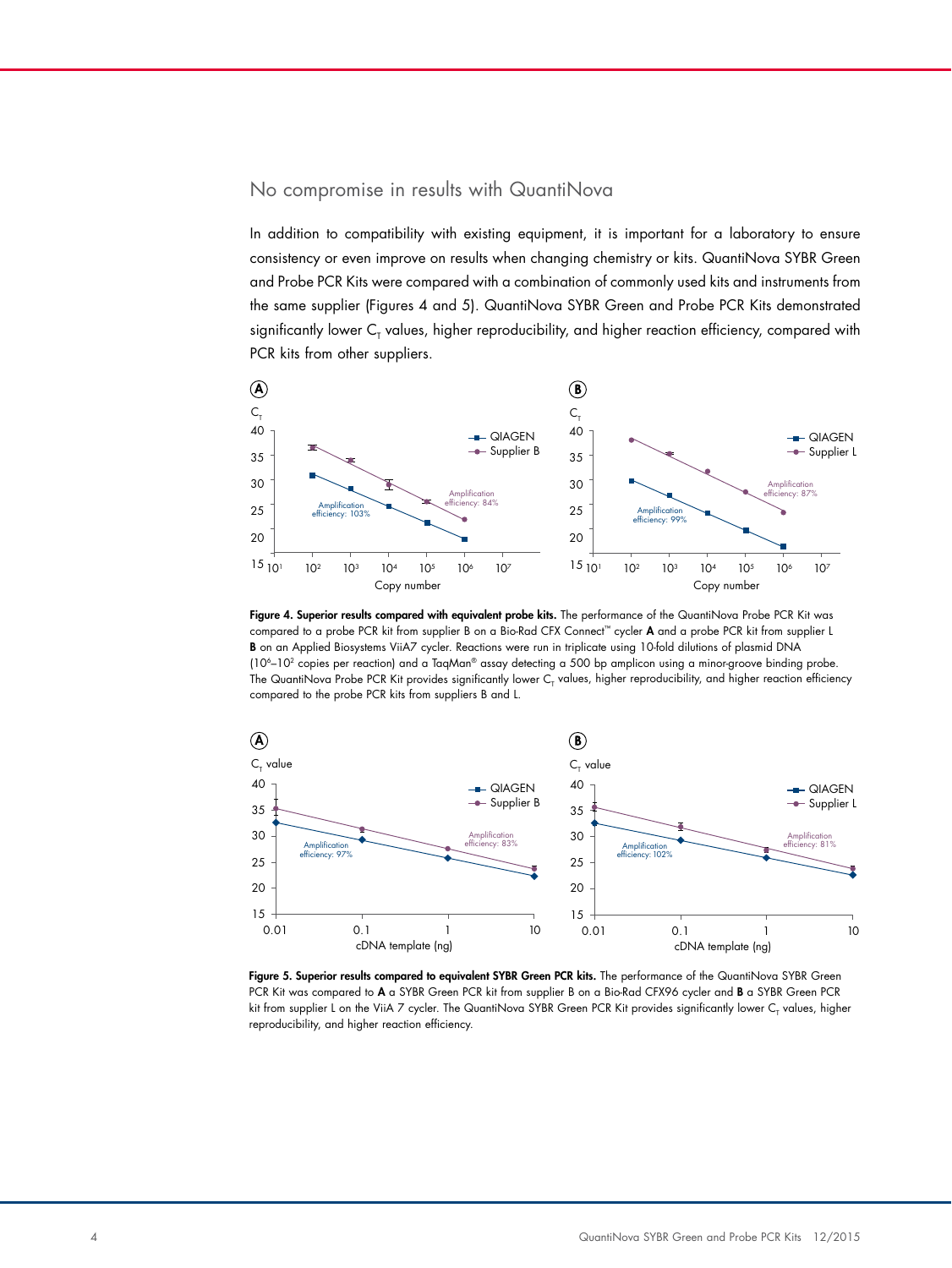## Conclusions

It has been shown that QuantiNova SYBR Green and Probe PCR Kits are fully compatible with commonly used real-time cyclers and that experimental results are not compromised when switching to QuantiNova SYBR Green or Probe PCR Kits.

The benefits of QuantiNova real-time PCR kits can be realized without putting established procedures at risk and without requiring additional equipment. The benefits include:

- Visual pipetting control for increased process safety
- Room temperature stability during setup for improved workflow flexibility
- Superior specificity and sensitivity compared with other suppliers
- Ultrafast cycling capability for efficient use of labor time and equipment